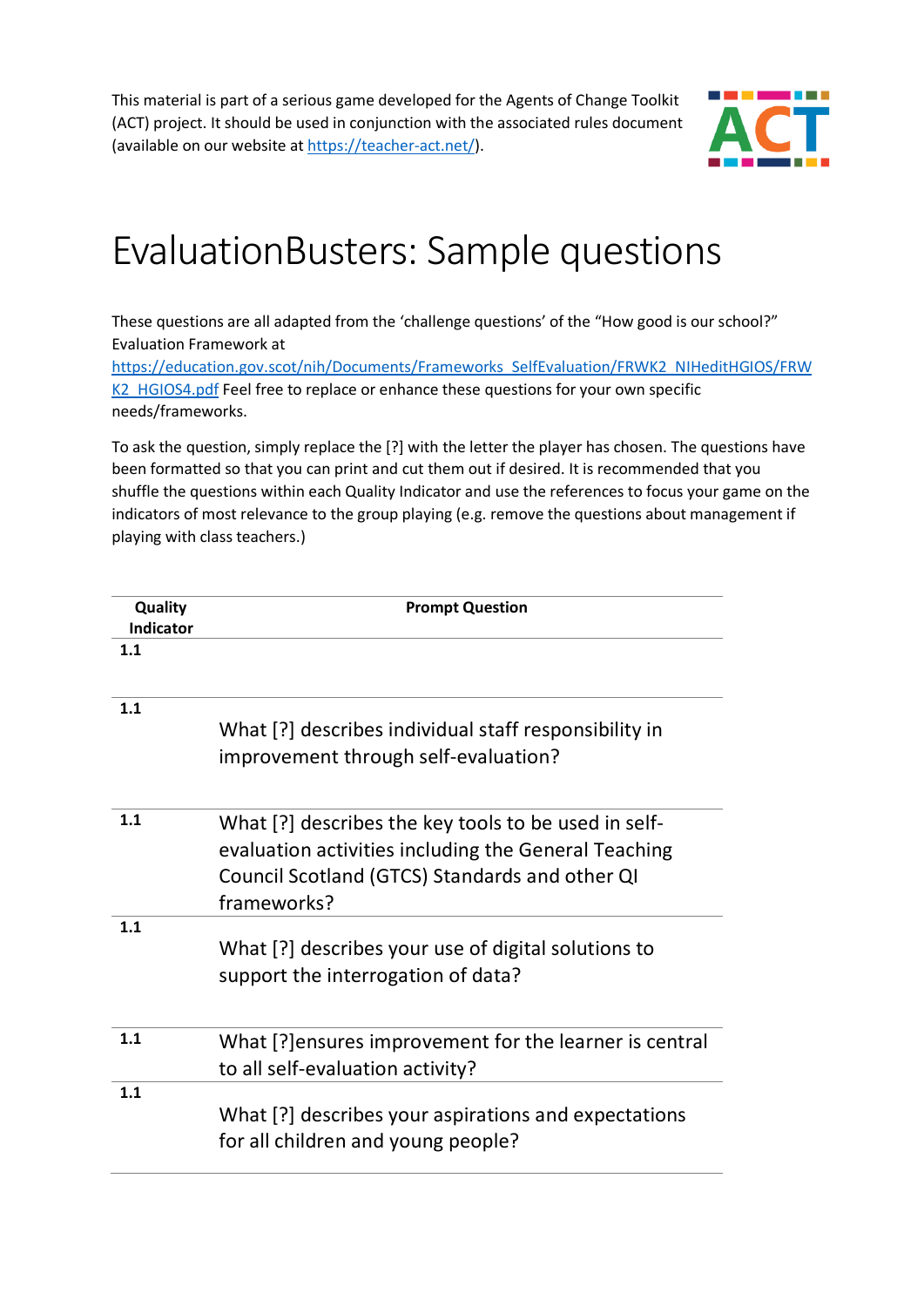| 1.1 | What [?] describes your knowledge about the local<br>community and understanding of circumstances<br>affecting children's lives and learning?                                 |
|-----|-------------------------------------------------------------------------------------------------------------------------------------------------------------------------------|
| 1.1 | What [?] is an action you have taken to remove barriers<br>to success?                                                                                                        |
| 1.1 | What [?] describes a whole-school, departmental or<br>individual strength or area for improvement?                                                                            |
| 1.1 | What [?] describes the involvement of all stakeholders<br>(children, staff, parents and carers, families and<br>partners) in self-evaluation and planning for<br>improvement? |
| 1.1 | What [?] is an opportunity for staff to be involved in<br>and lead aspects of school improvement?                                                                             |
| 1.1 | What [?] is something that encourages staff to reflect<br>on and share their own practice?                                                                                    |
| 1.1 | What [?] is evidence that the changes we have made<br>have improved outcomes for children?                                                                                    |
| 1.1 | What [?] describes how we use evidence from self-<br>evaluation to drive forward change?                                                                                      |
| 1.2 | What [?] describes the learning culture within our<br>school?                                                                                                                 |
| 1.2 | What [?] describes how all staff are involved in leading<br>learning across and beyond our school?                                                                            |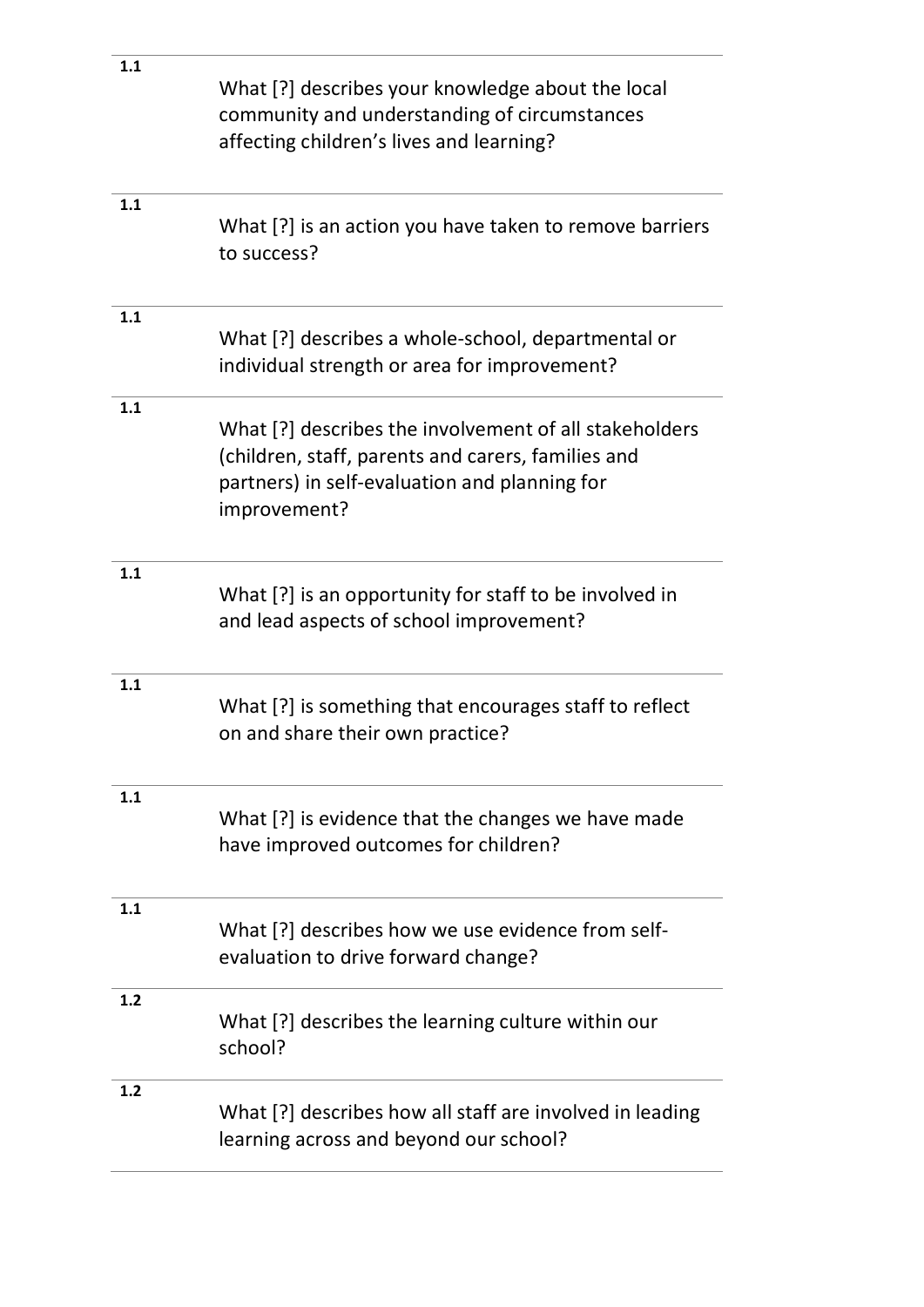| 1.2   | What [?] describes how staff are supported to make use<br>of the Framework for Educational Leadership and<br>Scottish College for Educational Leadership (SCEL) to<br>support their learning and development? |
|-------|---------------------------------------------------------------------------------------------------------------------------------------------------------------------------------------------------------------|
| 1.2   | What [?] describes the extent that our professional<br>learning is based on the values and actions within the<br>GTCS professional standards?                                                                 |
| 1.2   | What [?] describes how our quality improvement<br>processes lead to improvements in learning and<br>teaching?                                                                                                 |
| 1.2   | What [?] describes how we learn with and from each<br>other?                                                                                                                                                  |
| 1.2   | What [?] describes how we build on individual skills and<br>talents to lead improvements?                                                                                                                     |
| 1.2   | What [?] describes how we share our individual and<br>collective learning across the school?                                                                                                                  |
| $1.2$ | What [?] describes how we engage with research, policy<br>sources and developments in learning and teaching?                                                                                                  |
| 1.2   | What [?] is evidence for our professional learning<br>improving outcomes for learners?                                                                                                                        |
| $1.2$ | What [?] describes how we support children and young<br>people to take responsibility for their own learning and<br>progress?                                                                                 |
| 1.2   | What [?] is a strategy we are using to develop resilience<br>and confidence in our learners to lead their own and<br>others learning?                                                                         |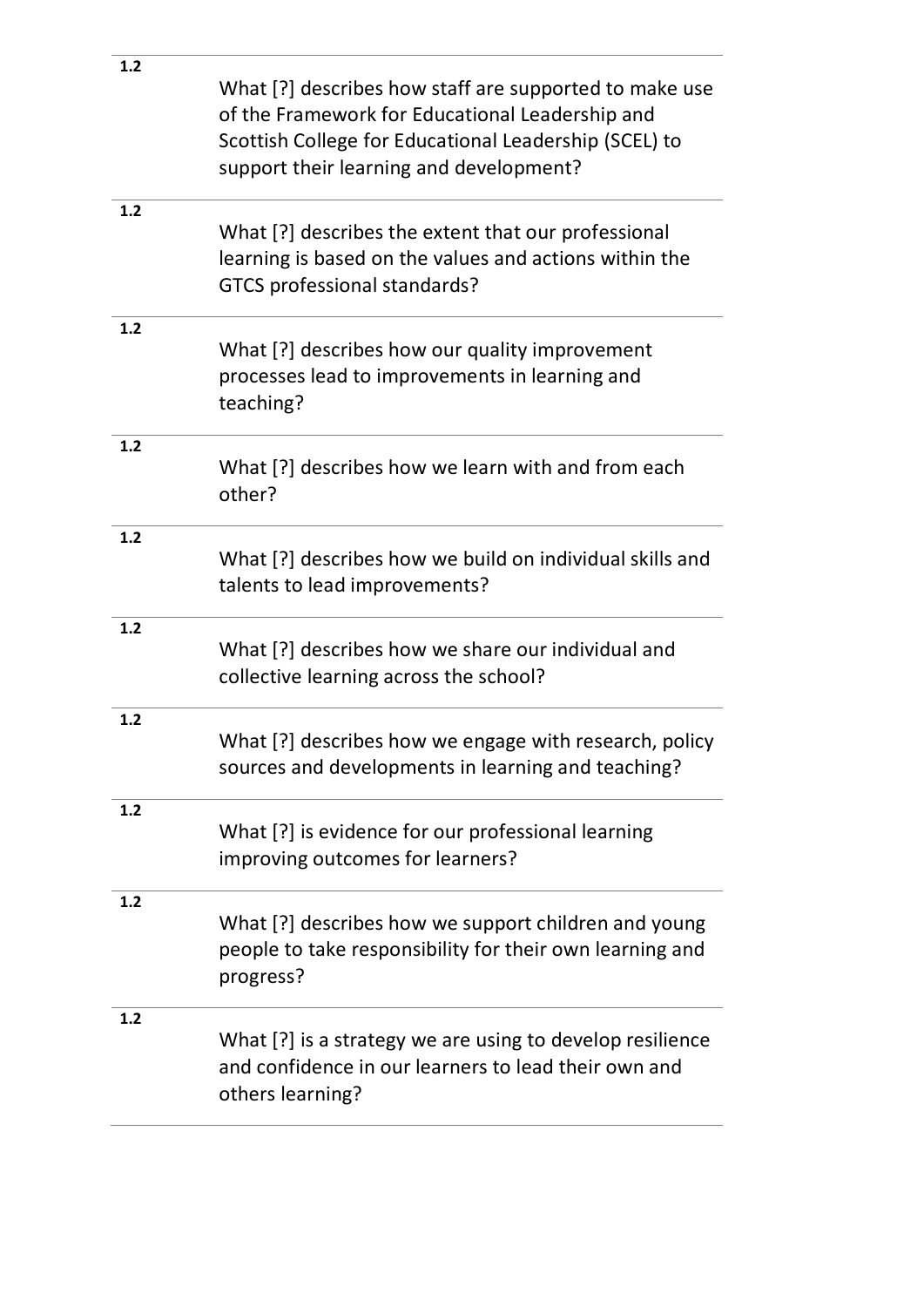| 1.2 | What [?] shows how our approaches improve learning<br>for all?                                                                        |
|-----|---------------------------------------------------------------------------------------------------------------------------------------|
| 1.3 | What [?] shows that our school community have<br>ownership of our vision, aims and values?                                            |
| 1.3 | What [?] is data and information do we utilise to<br>understand the social, economic and cultural context of<br>the local community?  |
| 1.3 | What [?] is one of our processes for involving the whole<br>school community in the ongoing review of our vision,<br>aims and values? |
| 1.3 | What [?] describes how we translate our vision, values<br>and aims into daily practice within our school?                             |
| 1.3 | What [?] is one way we use our vision, aims and values<br>when making decisions about future improvement<br>priorities?               |
| 1.3 | What [?] describes how we nurture creativity and<br>innovation?                                                                       |
| 1.3 | What [?] is one of our collective strengths or areas for<br>development?                                                              |
| 1.3 | What [?] describes how we plan to ensure sufficient<br>time for embedding improvements?                                               |
| 1.3 | What [?] describes how we create collaborative<br>conditions for staff to learn with and from others<br>through critical enquiry?     |
| 1.3 | What [?] is an opportunity to support peer collaborative<br>learning?                                                                 |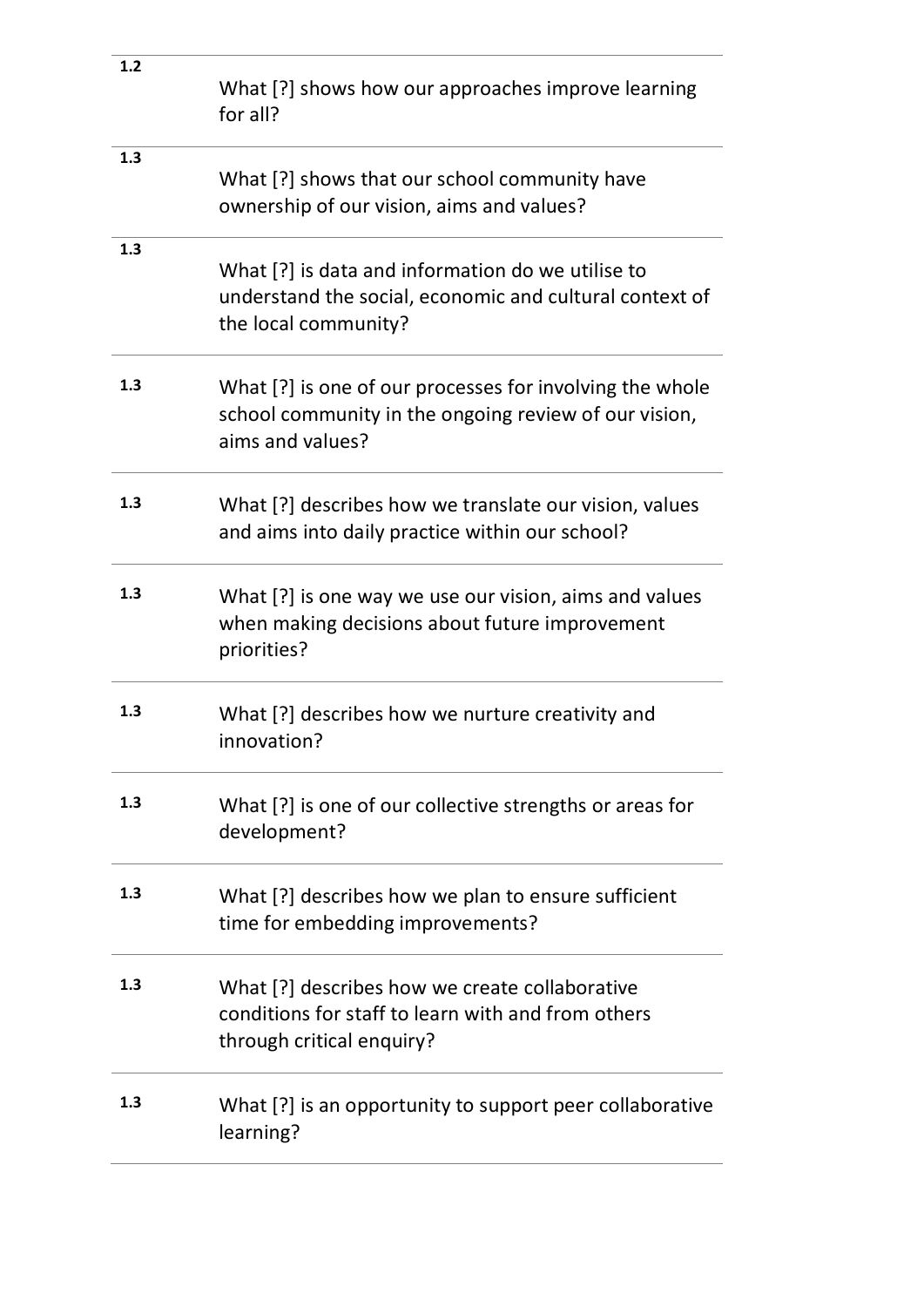| 1.3 | What [?] describes how we evaluate and monitor the<br>impact and sustainability of our professional learning?                   |
|-----|---------------------------------------------------------------------------------------------------------------------------------|
| 1.3 | What [?] is one of our approaches to planning for<br>continuous improvement?                                                    |
| 1.3 | What [?] describes how we focus on improvements in<br>outcomes for learners?                                                    |
| 1.3 | What [?] describes how our tools for change impact<br>positively on staff and improve outcomes for all<br>learners?             |
| 1.4 | What [?] describes how our governance arrangements<br>promote a quality culture?                                                |
| 1.4 | What [?] shows that all accountable groups and<br>individuals contribute to high-quality outcomes for<br>learners?              |
| 1.4 | What [?] is evidence that we seek feedback about the<br>effectiveness of our communications and take account<br>of staff views? |
| 1.4 | What [?] demonstrates that we learn from complaints?                                                                            |
| 1.4 | What [?] describes how our recruitment and selection<br>policies result in the best candidate for the post?                     |
| 1.4 | What [?] describes how we monitor and track PVG<br>Scheme membership including retrospective checking?                          |
| 1.4 | What [?] is evidence that parents have the recent<br>training and confidence to contribute on appointment<br>panels?            |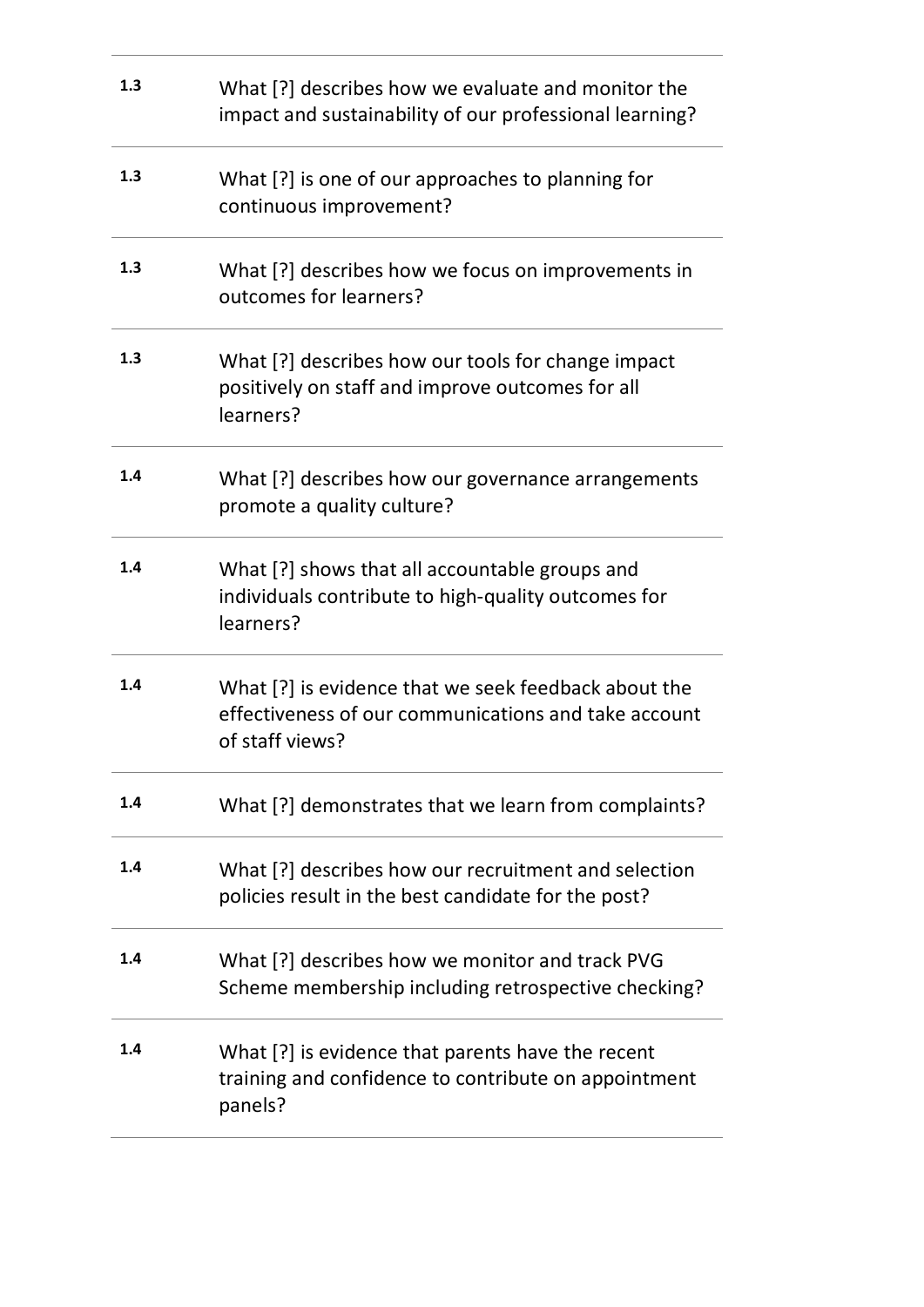| 1.4 | What [?] shows how our approaches to induction and<br>mentoring support recently appointed staff?                                                      |
|-----|--------------------------------------------------------------------------------------------------------------------------------------------------------|
| 1.4 | What [?] shows that line managers know their<br>responsibility within Professional Update with the<br>GTCS?                                            |
| 1.4 | What [?] describes how PRD and school improvement<br>planning bring about improved outcomes for children<br>and young people?                          |
| 1.4 | What [?] describes how we keep staff informed and<br>reminded of expectations of their conduct?                                                        |
| 1.4 | What [?] describes how we promote staff rights and<br>responsibilities?                                                                                |
| 1.4 | What [?] describes the staff handbook?                                                                                                                 |
| 1.4 | What [?] describes the support given to our temporary<br>and short-term staff?                                                                         |
| 1.4 | What [?] shows that our health and safety and risk<br>assessment procedures are appropriate and<br>implemented systematically?                         |
| 1.5 | What [?] describes our approaches to financial<br>management?                                                                                          |
| 1.5 | What [?] is a procedure we employ to ensure<br>transparency and equity in the use of our financial<br>resources?                                       |
| 1.5 | What [?] describes our systems for managing shared<br>budgets to ensure a clear focus on promoting equity<br>(e.g. cluster or Parent Council budgets)? |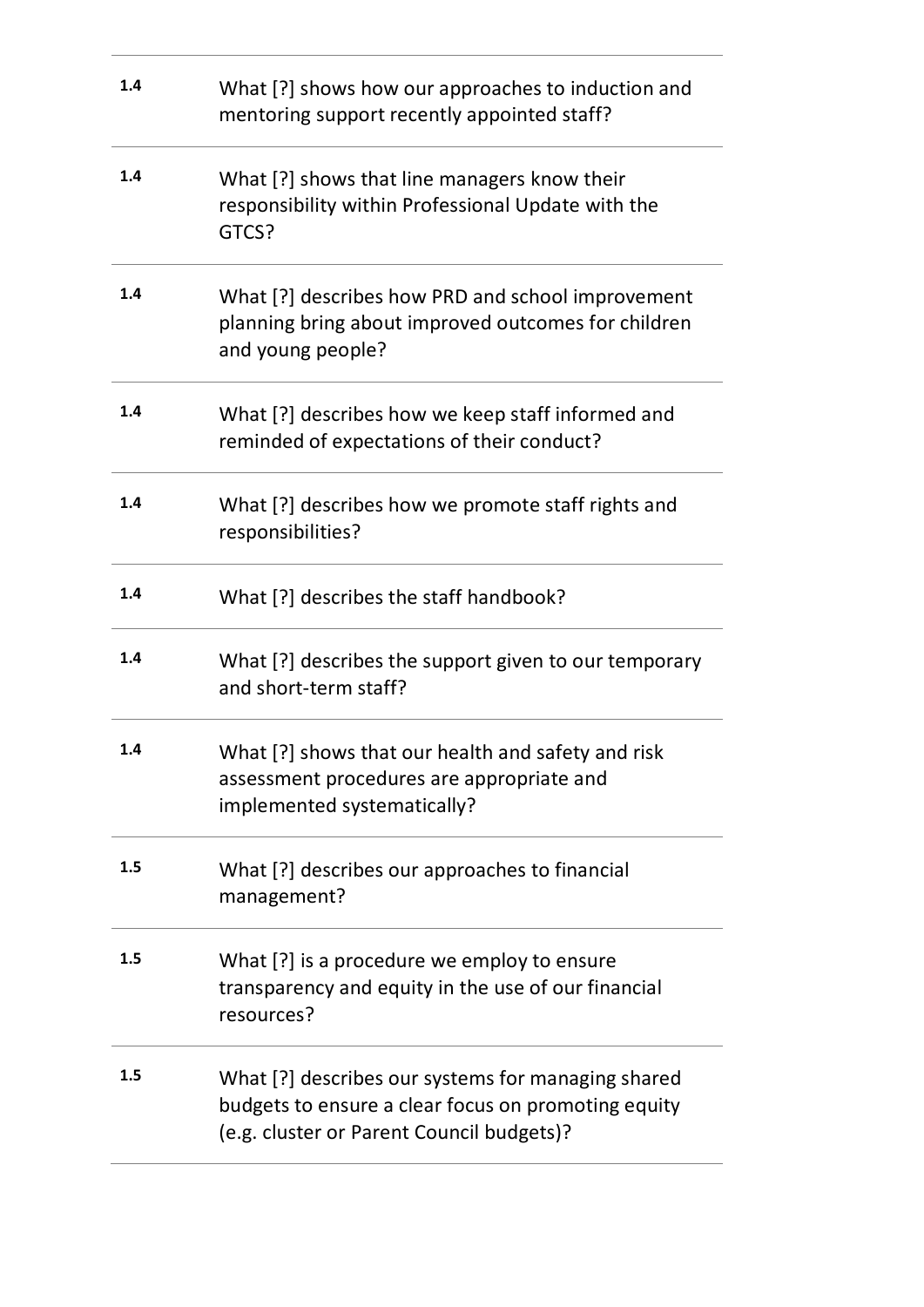| 1.5 | What [?] is evidence that our approaches improve<br>outcomes for all learners?                                                                               |
|-----|--------------------------------------------------------------------------------------------------------------------------------------------------------------|
| 1.5 | What [?] describes how financial expenditure improves<br>the quality of learning and teaching?                                                               |
| 1.5 | What [?] describes how our buildings and grounds are<br>being used to deliver learning experiences and to<br>support learner, staff and community wellbeing? |
| 1.5 | What [?] describes how we monitor the use and impact<br>of available resources on learning and teaching?                                                     |
| 1.5 | What [?] shows that we work collegiately with pupils,<br>parents and partners to inform appropriate resourcing<br>decisions?                                 |
| 1.5 | What [?] describes how we use our resources to meet<br>the learning needs of all and ensure equity?                                                          |
| 1.5 | What [?] describes our health and safety procedures?                                                                                                         |
| 1.5 | What [?] is evidence that learners use a range of<br>resources including outdoor spaces and community<br>resources to support their learning?                |
| 1.5 | What [?] describes how our auditing processes to<br>enable us to effectively plan, monitor and manage our<br>resources?                                      |
|     |                                                                                                                                                              |
| 2.1 | What [?] describes our approach to child protection and<br>safeguarding across the school community?                                                         |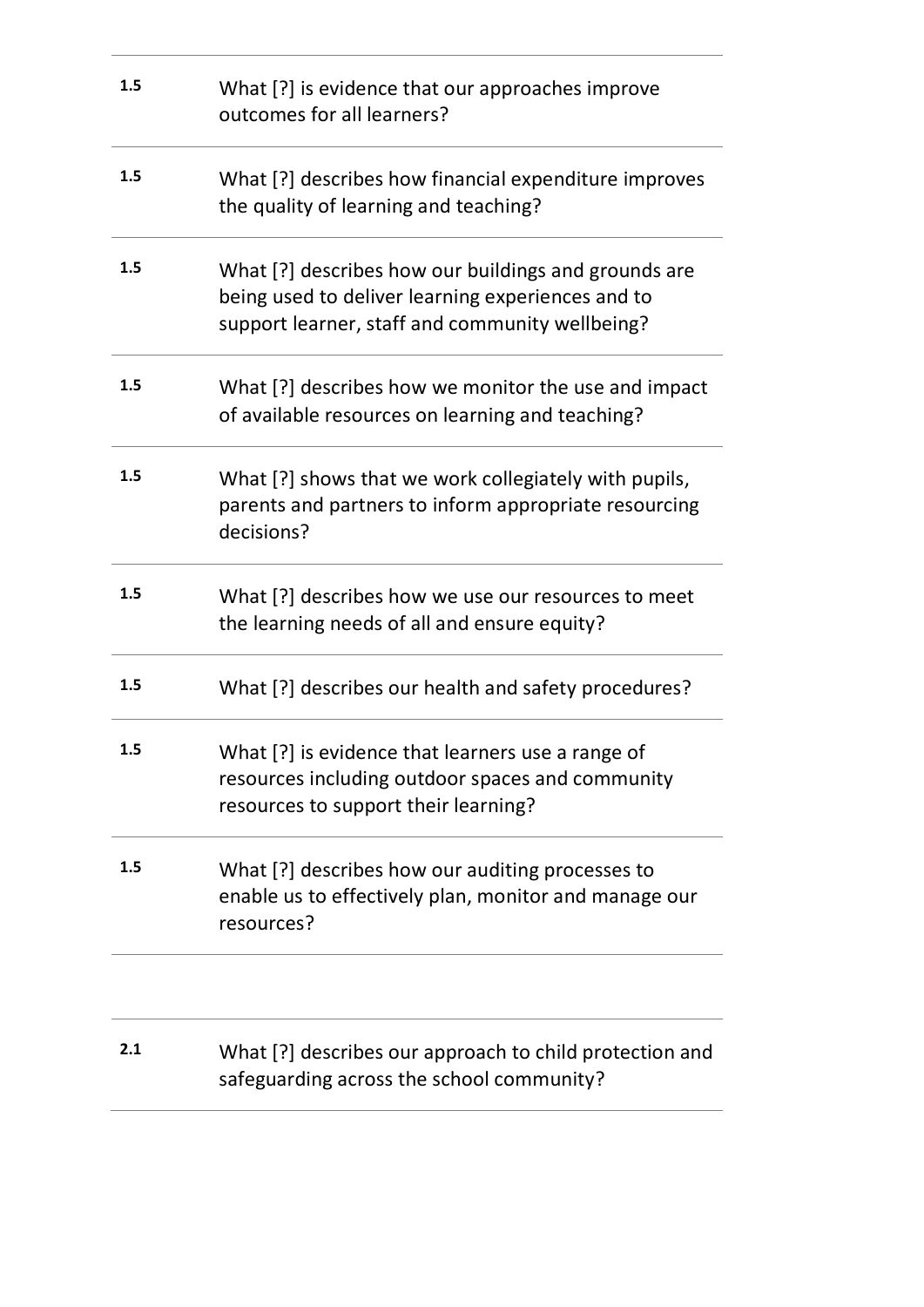| 2.1 | What [?] describes a good leadership in driving forward<br>important area of practice?                                                           |
|-----|--------------------------------------------------------------------------------------------------------------------------------------------------|
| 2.1 | What [?] describes safeguarding arrangements as an<br>integral part of our self-evaluation processes?                                            |
| 2.1 | What [?] is evidence that staff up-to-date with<br>safeguarding practice?                                                                        |
| 2.1 | What [?] describes support of children and young<br>people following a safeguarding or child protection<br>concern?                              |
| 2.1 | What [?] describes how we act upon incidents related<br>to equalities?                                                                           |
| 2.1 | What [?] is evidence that we take account of the views<br>and experiences of children and young people that may<br>impact on their life choices? |
| 2.1 | What [?] describes our approaches to supporting<br>wellbeing?                                                                                    |
| 2.1 | What [?] describes how our school promotes an ethos<br>and culture of positive engagement and participation<br>with its pupils and parents?      |
| 2.2 | What [?] describes how we use local and national policy<br>and guidance when agreeing the rationale and design<br>for our curriculum?            |
| 2.2 | What [?] describes how we use all the factors that make<br>our school unique?                                                                    |
| 2.2 | What [?] describes the curriculum experienced by our<br>learners?                                                                                |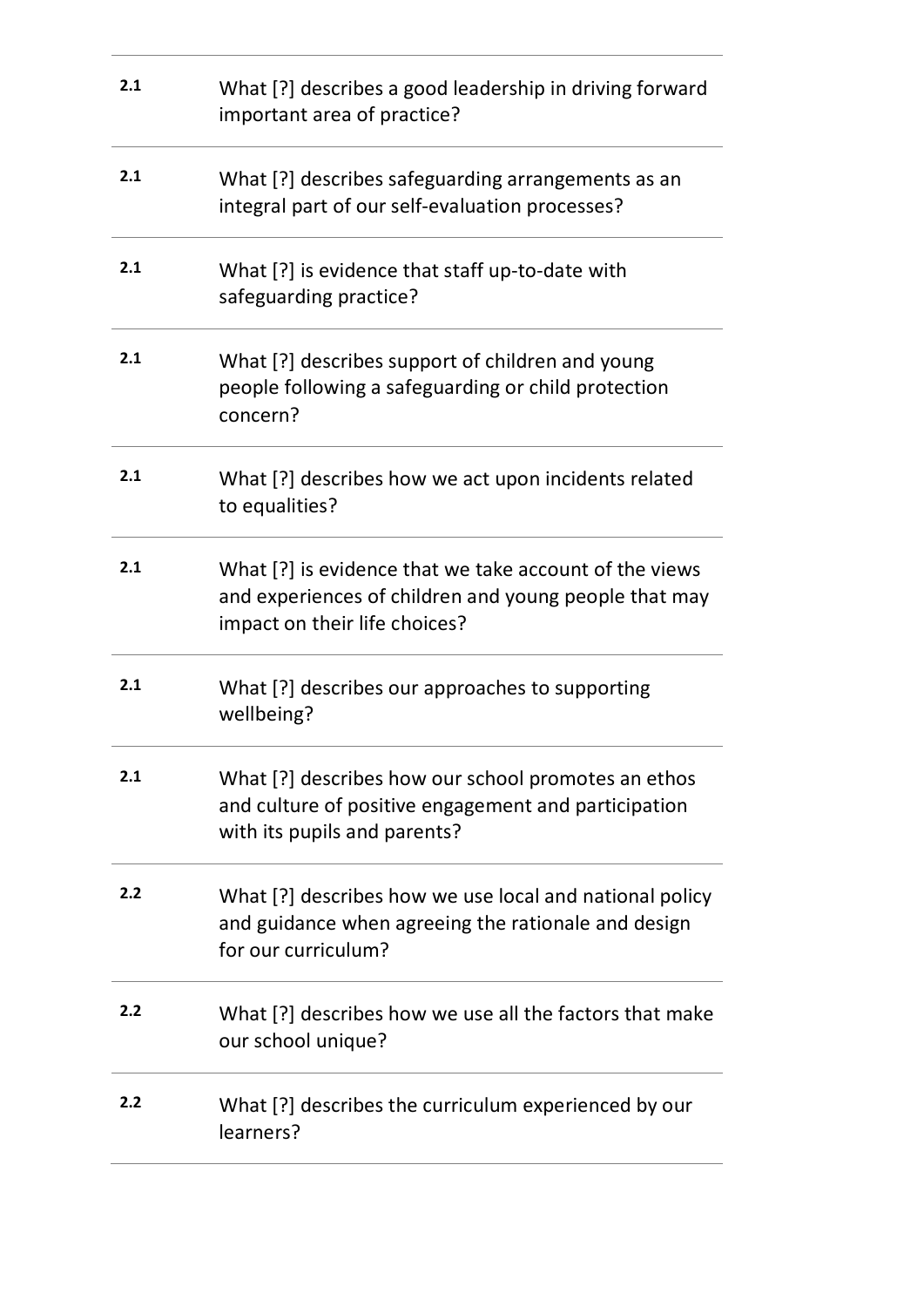| 2.2 | What [?] describes how we make use of available<br>support materials and information to inform the<br>development of our curriculum? |
|-----|--------------------------------------------------------------------------------------------------------------------------------------|
| 2.2 | What [?] is evidence that our curriculum promotes<br>equity and raises attainment for all children and young<br>people?              |
| 2.2 | What [?] describes the leadership of curriculum<br>development at all levels?                                                        |
| 2.2 | What [?] describes our level of personalisation and<br>choice for children?                                                          |
| 2.2 | What [?] describes our shared understanding of what<br>progression looks like?                                                       |
| 2.2 | What [?] describes our school's interdisciplinary<br>learning?                                                                       |
| 2.2 | What [?] describes our whole school overview in<br>ensuring children's knowledge and skills are built<br>appropriately over time?    |
| 2.2 | What [?] describes our approaches to develop<br>children's and young people's awareness of themselves<br>as learners?                |
| 2.2 | What [?] is something we do for young people to<br>recognise the skills for learning, life and work?                                 |
| 2.2 | What [?] describes a partnership opportunity we have<br>for young people to develop skills and achieve?                              |
| 2.2 | What [?] describes how knowledgeable and up-to-date<br>we are about career and employability prospects?                              |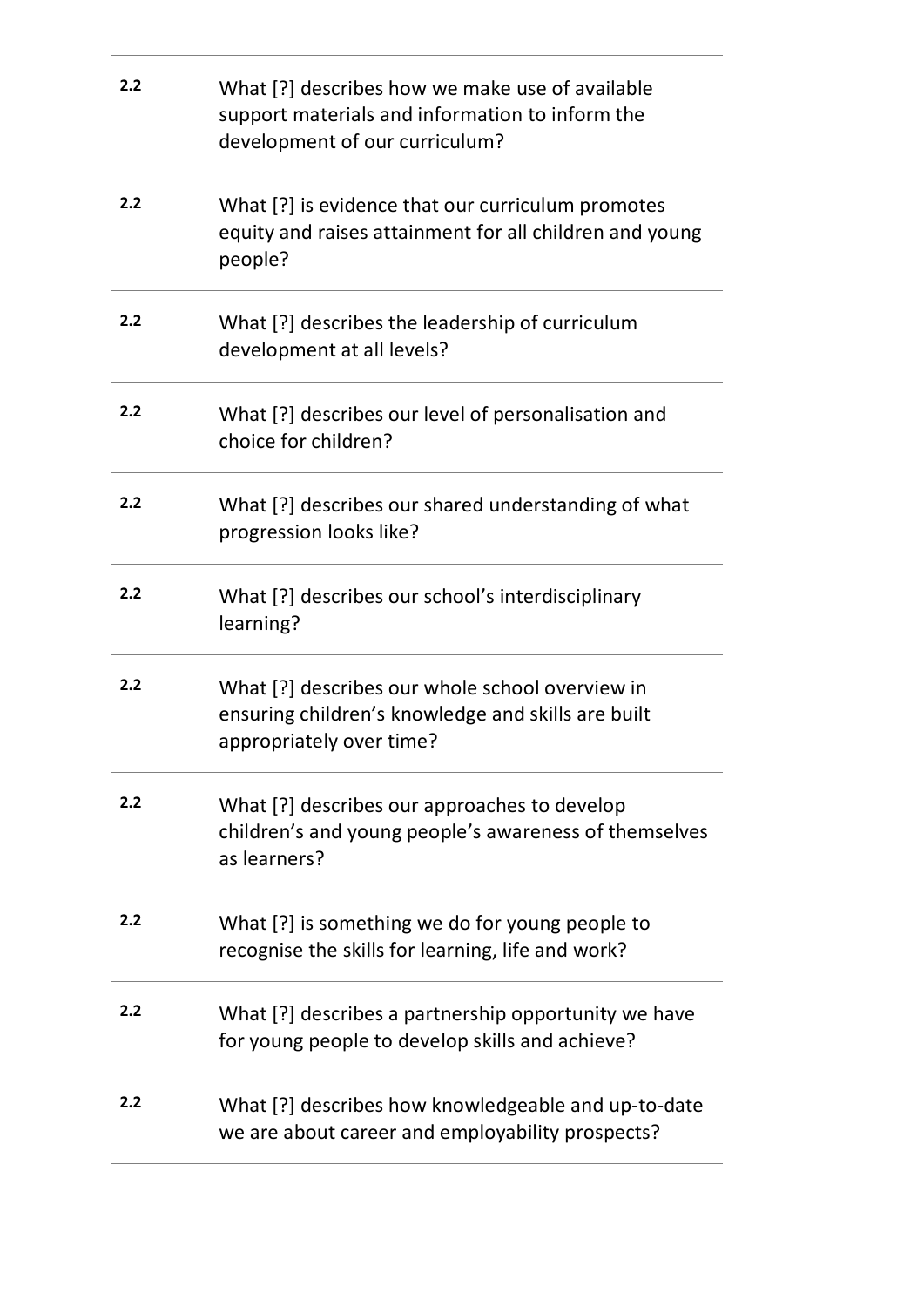| 2.2 | What [?] describes our engagement with Learning for<br>Sustainability?                                                                                    |
|-----|-----------------------------------------------------------------------------------------------------------------------------------------------------------|
| 2.3 | What [?] evidences learners' ability to select and make<br>use of high-quality resources and equipment including<br>digital technologies?                 |
| 2.3 | What [?] describes our use of community and spaces to<br>deliver outdoor learning?                                                                        |
| 2.3 | What [?] describes how we motivate and engage all<br>learners in all aspects of school life?                                                              |
| 2.3 | What [?] describes how we enable learners to become<br>independent learners and develop the four capacities?                                              |
| 2.3 | What [?] is evidence that our learners experience<br>activities which are varied, differentiated, active, and<br>provide effective support and challenge? |
| 2.3 | What [?] describes how well we communicate the<br>purpose of learning?                                                                                    |
| 2.3 | What [?] describes our questioning strategies to enable<br>higher-order thinking skills?                                                                  |
| 2.3 | What [?] describes our use of innovative and creative<br>resources and teaching approaches, including digital<br>technologies?                            |
| 2.3 | What [?] describes planning, observation, assessment,<br>recording and reporting as an integral feature of<br>learning and teaching?                      |
| 2.3 | What [?] describes our use of assessment information<br>to identify development needs?                                                                    |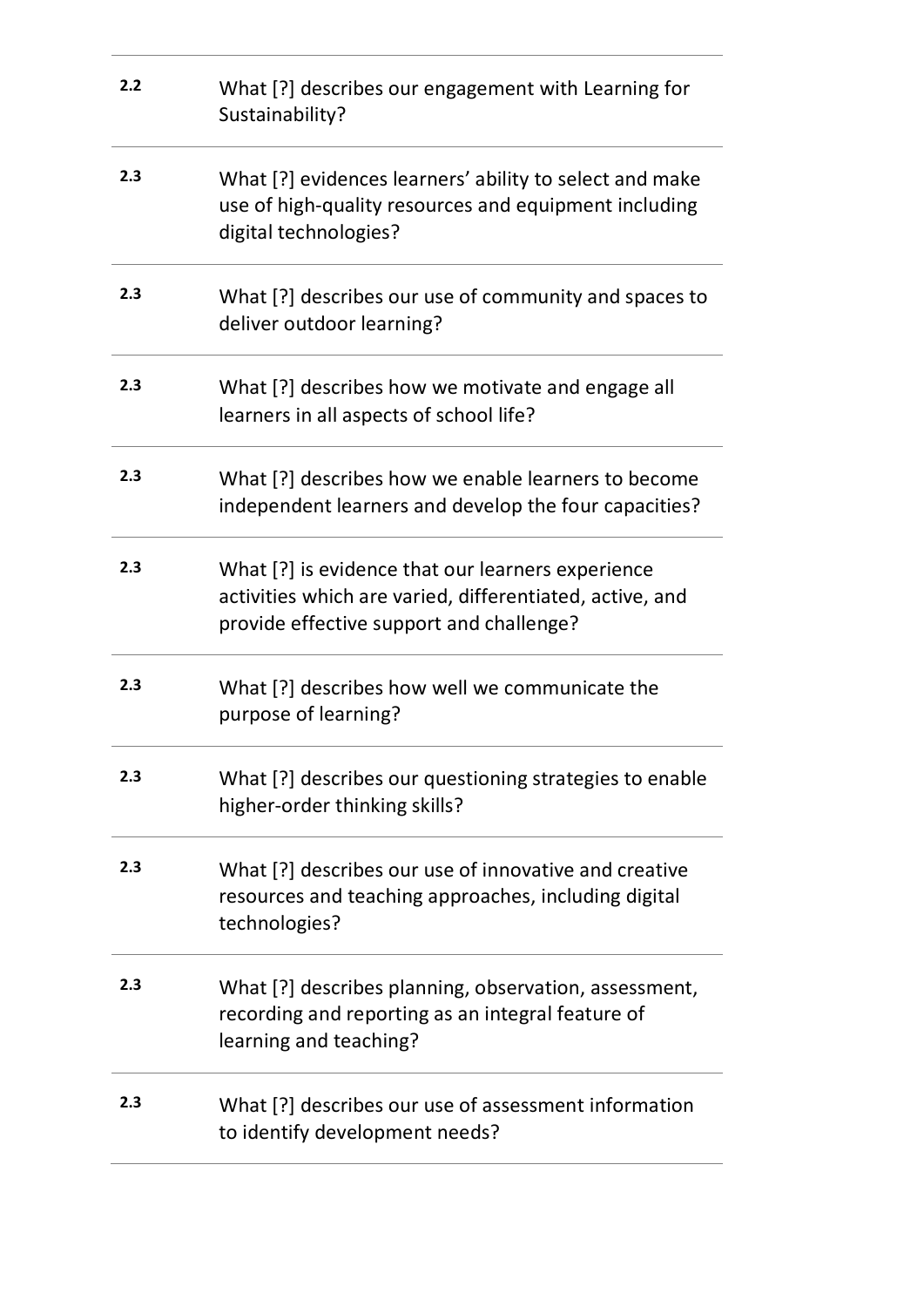| 2.3 | What [?] describes how we involve learners and parents<br>in planning and evaluating learning?                                   |
|-----|----------------------------------------------------------------------------------------------------------------------------------|
| 2.3 | What [?] describes a benefit of self- and peer-<br>assessment to improve learning?                                               |
| 2.4 | What [?] describes our assessment systems?                                                                                       |
| 2.4 | What [?] describes if/how we ensure all learners have<br>regular communication with a key adult to review their<br>learning?     |
| 2.4 | What [?] describes how we access support and training<br>to build our capacity to engage with the needs of<br>diverse learners?  |
| 2.4 | What [?] evidences if personalised support is having the<br>desired impact of improving outcomes for learners?                   |
| 2.4 | What [?] is evidence that our school is an inclusive<br>learning environment?                                                    |
| 2.5 | What [?] is evidence that family learning is improving<br>the life chances of the families involved?                             |
| 2.5 | What [?] describes how family learning helps to<br>promote wellbeing?                                                            |
| 2.5 | What [?] is a type of data in our community to help us<br>target interventions and support?                                      |
| 2.5 | What [?] could be a GIRFEC wellbeing indicator?                                                                                  |
| 2.5 | What [?] describes a type of support for our strategies<br>for positive relationships, better learning, and better<br>behaviour? |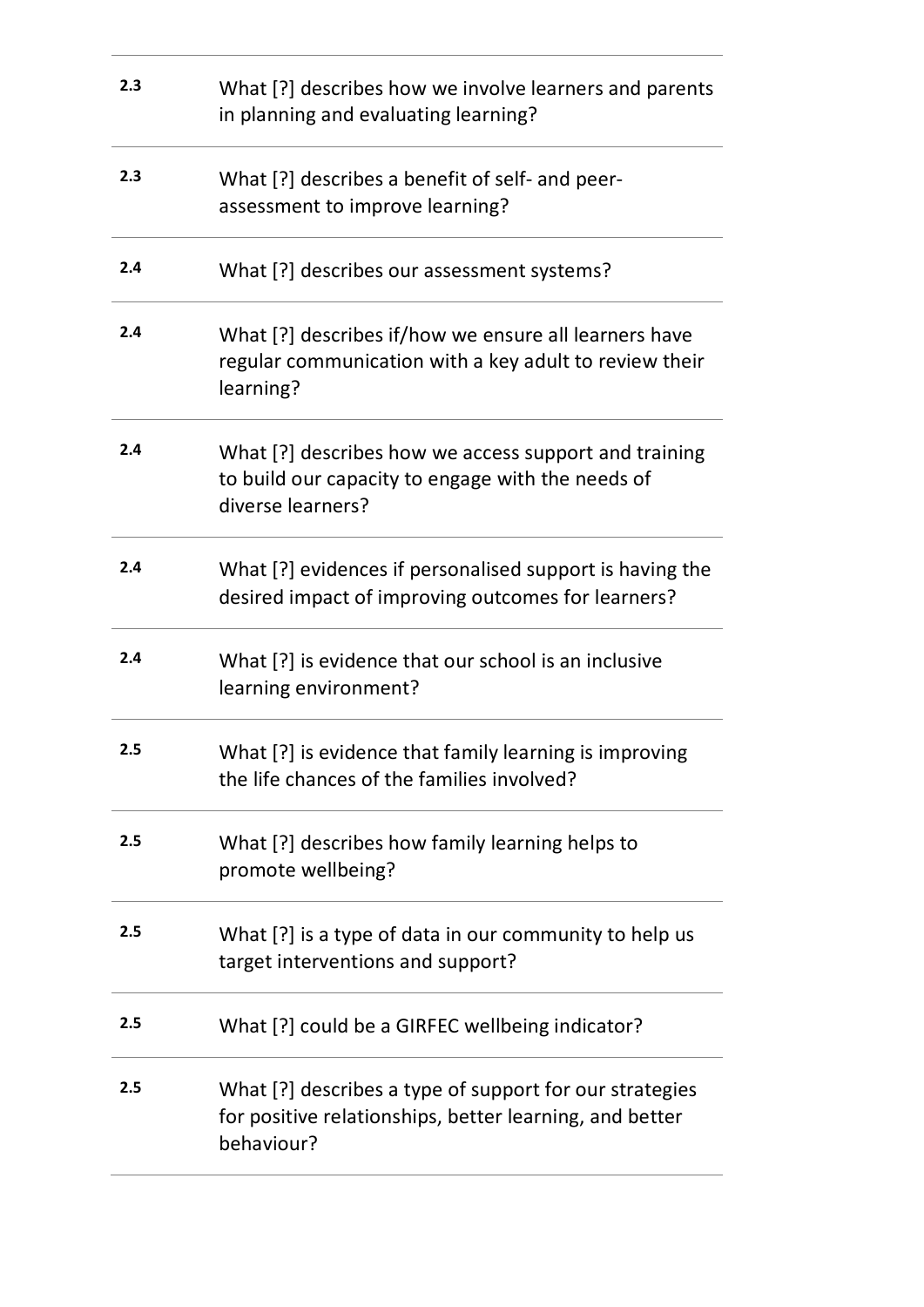| 3.1 | What [?] describes our role or responsibility in<br>supporting learners' health and wellbeing?                                              |
|-----|---------------------------------------------------------------------------------------------------------------------------------------------|
| 3.1 | What [?] is evidence that all children feel safe, healthy,<br>achieving, nurtured, active, respected, responsible and<br>included?          |
| 3.1 | What [?] describes how our children and young people<br>demonstrate positive behaviour and relationships?                                   |
| 3.1 | What [?] describes how we involve children and young<br>people in making decisions about their wellbeing, their<br>lives, and their future? |
| 3.1 | What [?] is evidence of communication and learning<br>with parents and partners across health and wellbeing?                                |
| 3.1 | What [?] evidences improved attainment for groups<br>and individuals facing barriers to learning, e.g. poverty?                             |
| 3.1 | What [?] describes an inclusive learning environment?                                                                                       |
| 3.1 | What [?] describes how our school celebrates diversity?                                                                                     |
| 3.1 | What [?] describes how our curriculum design<br>promotes equality and diversity, or eliminates<br>discrimination?                           |
| 3.1 | What [?] describes our school ethos?                                                                                                        |
| 3.2 | What [?] is evidence that we remove barriers to<br>learning and ensure equity for all?                                                      |
| 3.2 | What [?] describes our approach to raising attainment?                                                                                      |